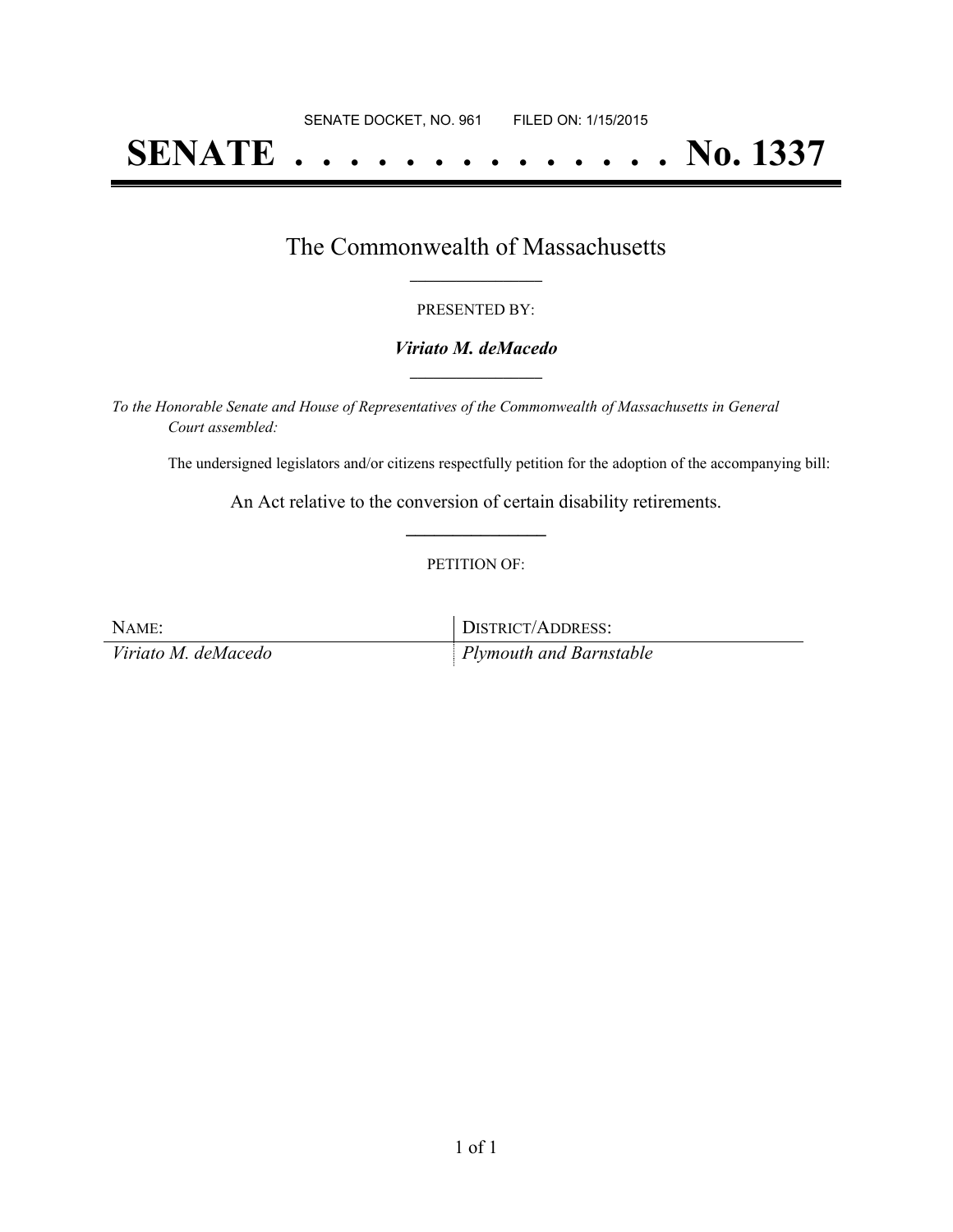## **SENATE . . . . . . . . . . . . . . No. 1337**

By Mr. deMacedo, a petition (accompanied by bill, Senate, No. 1337) of Viriato M. deMacedo relative to the conversion of certain disability retirements of public employees. Public Service.

#### [SIMILAR MATTER FILED IN PREVIOUS SESSION SEE HOUSE, NO. *2286* OF 2013-2014.]

## The Commonwealth of Massachusetts

**In the One Hundred and Eighty-Ninth General Court (2015-2016) \_\_\_\_\_\_\_\_\_\_\_\_\_\_\_**

**\_\_\_\_\_\_\_\_\_\_\_\_\_\_\_**

An Act relative to the conversion of certain disability retirements.

Be it enacted by the Senate and House of Representatives in General Court assembled, and by the authority *of the same, as follows:*

1 SECTION 1. Section 8 of Chapter 32 of the General Laws, as appearing in the 2012

2 Official Edition, is hereby amended by inserting, at the end thereof, the following new section:-

3 Section 8A. A member retired under the provisions of sections 6 or 7 of this chapter,

4 may, in place of the benefit provided thereunder, upon written application in a form prescribed

5 by the commission and filed with the board, elect to receive a benefit pursuant to the provisions

6 of this section.

 The normal yearly retirement allowance for a member who so elects shall be computed by multiplying two and one-half percent of the regular compensation upon which the benefit under section 6 or 7 was based, by the number of years and full months of creditable service in effect for the member at the time of the member's retirement plus the number of years and full